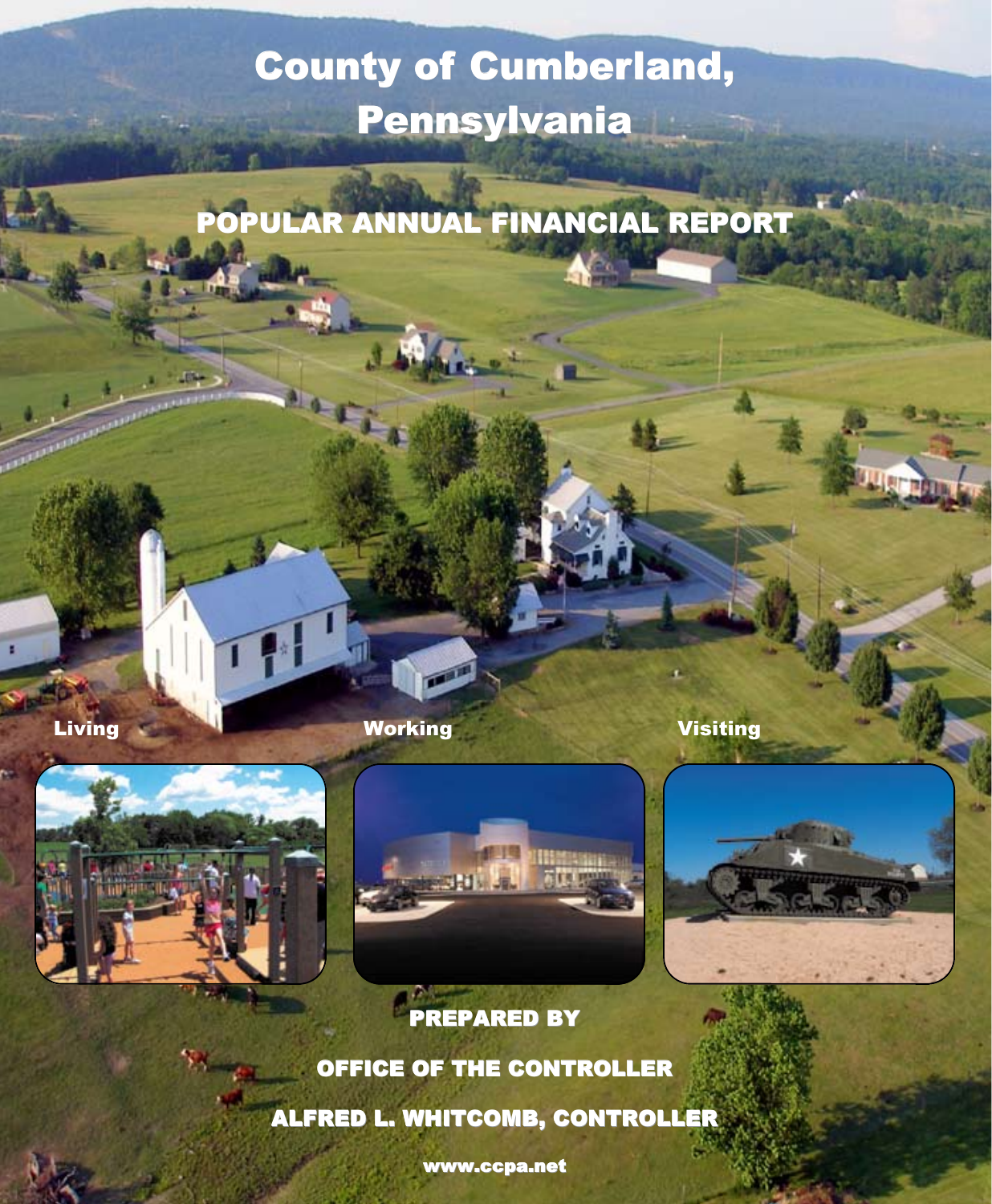To the Citizens of Cumberland County:

I am pleased to provide you with Cumberland County, Pennsylvania's Annual Report Summary for 2008.

The information contained in this Annual Report Summary is unaudited and was derived from Cumberland County's audited 2008 Comprehensive Annual Financial Report (CAFR).

Except for the per capita information on page 13 and the general fund information on page 17, financial information is presented on the government-wide full accrual basis of accounting. This basis, used by business, presents revenues when earned and expenses when incurred. In contrast, the information pages 13 and 17 are presented on the modified accrual basis of accounting and so reflects only those revenues that are received in the period or that will be received shortly after year-end and excludes certain expense accruals such as unpaid interest.

We encourage you to read the County's CAFR, which is comprised of management's discussion and analysis, financial statements, notes and schedules. The CAFR is available at the Controller's Office, One Courthouse Square, Carlisle, PA 17013, on the County's website www.ccpa.net from the Controller's page or by calling (717) 240-6185.

The Annual Report Summary presents demographic, economic and operating information to show who we are and indicate where we are headed. Financial information reflects all County operations, except the Cumberland County Industrial Development Authority and Cumberland County Conservation District, which are discretely presented component units.

This report is presented in a simple and easy to understand format. It does not conform to Generally Accepted Accounting Principles for governments as it excludes many material disclosures, financial statements, notes and schedules found in the County's CAFR. Responsibility for the accuracy of these financial reports rests with me, as I fulfill the responsibilities of the Controller of Cumberland County.

I hope you find this report both interesting and informative.



Sincerely,<br>Disperfect fluiteach

Alfred L. Whitcomb Controller of Cumberland County Email: awhitcomb@ccpa.net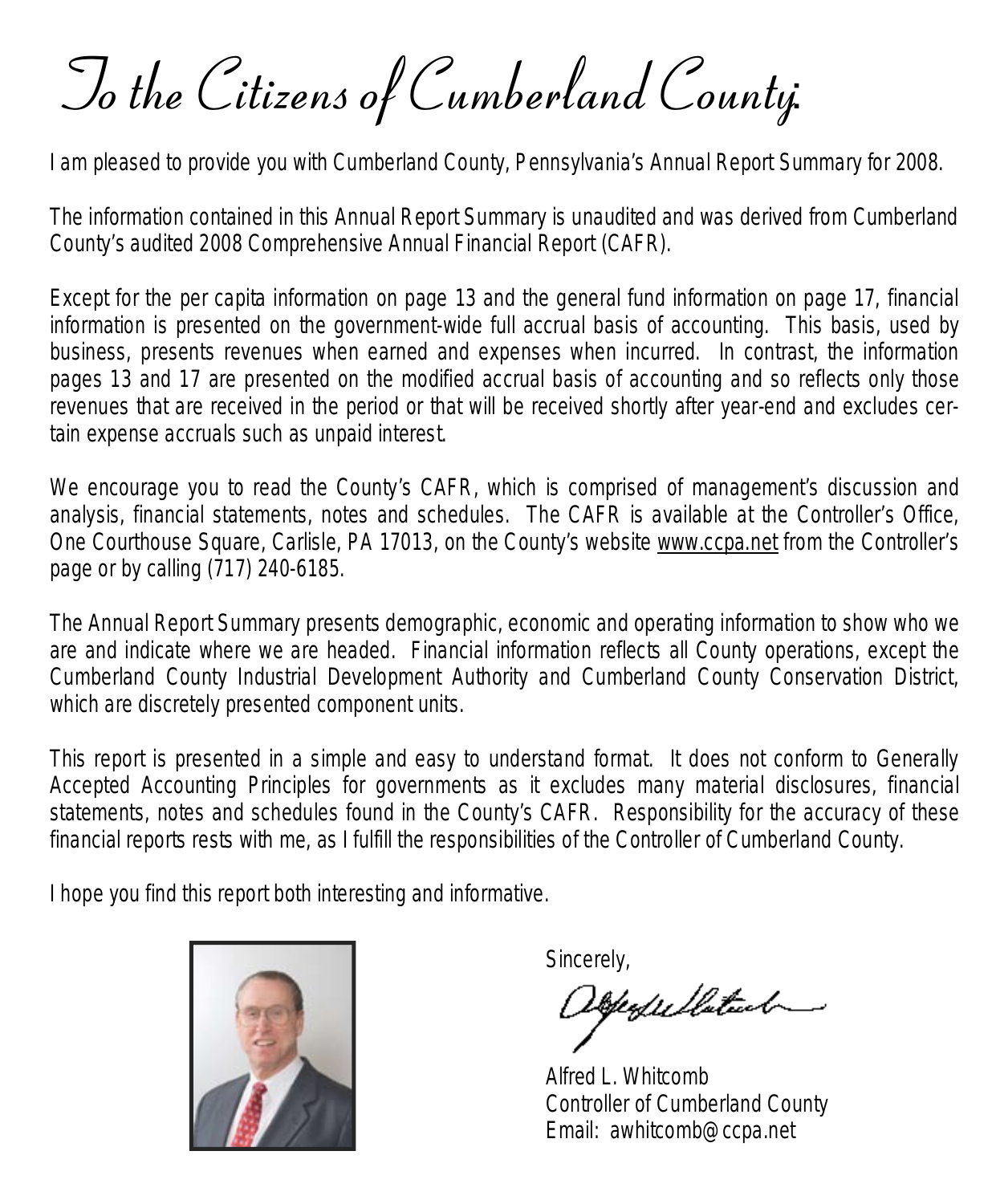Welcome Home to Cumberland County!

Whether you are visiting Cumberland County for the first time or have lived here all your life, a little piece of Cumberland County will stay in your heart. Nestled in a valley within the Appalachian Mountains, we are a vibrant and healthy community. There is plenty to offer the individual looking for entertainment, the perfect occupation or maybe a place to call home.

Located close to major metropolitan centers, median household cost is below average yet salaries are competitive with other regions. Home ownership is almost 20% above the national average. Boasting one of the lowest unemployment rates in the state, Cumberland County has a myriad of business employment opportunities with more than a third in the management and professional service areas.

We believe our Annual Report Summary will provide you with insight about the services provided by Cumberland County and why it's a great place to call home.



#### TABLE OF CONTENTS

|                                             | $\mathbf{1}$   |
|---------------------------------------------|----------------|
|                                             | $\overline{2}$ |
|                                             | $3-4$          |
| $5-6$                                       |                |
|                                             |                |
| Financial Condition and Reporting  9-11     |                |
| Another Way of Looking at the Finances12-13 |                |
|                                             |                |
|                                             | 17             |
|                                             | 18             |
| Fraud, Waste and Abuse Hotline              | 19             |

#### PHOTOGRAPHY CREDITS

*Cover photographs*: Aerial *background photograph* is courtesy of Eric Slentz; *bottom left photograph* and *bottom right photograph* are courtesy of Tina Pool and *bottom center photograph* is courtesy of R.S. Mowery & Sons, Inc. The photo on this page is courtesy of Eric Slentz. *Left hand margin photographs used on pages 3, 7, 11 and 15 from top to bottom* are courtesy of: Bill Henry; *The Patriot News*, Sean Simmers; Eric Slentz; Sam Gray; Cumberland Valley Visitors Bureau; Tina Pool; Tina Pool; Bill Henry; White Wolf Group. *Left hand margin photographs used on pages 5, 9, 13 and 17 from top to bottom* are courtesy of: Bill Henry; *The Patriot News*, Dan Gleiter; Cumberland County; Carlisle Events; Bill Henry; Cumberland County; Bill Henry. The *lower right picture on page five* is courtesy of Cumberland County. The picture on *page six* is courtesy of The Patriot-News, Dan Gleiter. The *lower left picture on page seven* is courtesy of the Cumberland County's Department of Planning and the *lower right picture* is courtesy of Cumberland County. The picture on *page eight* is courtesy of the Cumberland County Office of Aging. The picture on *page ten* is courtesy of Susan Wingert. The pictures on page sixteen are courtesy of the Cumberland County Department of Public Safety.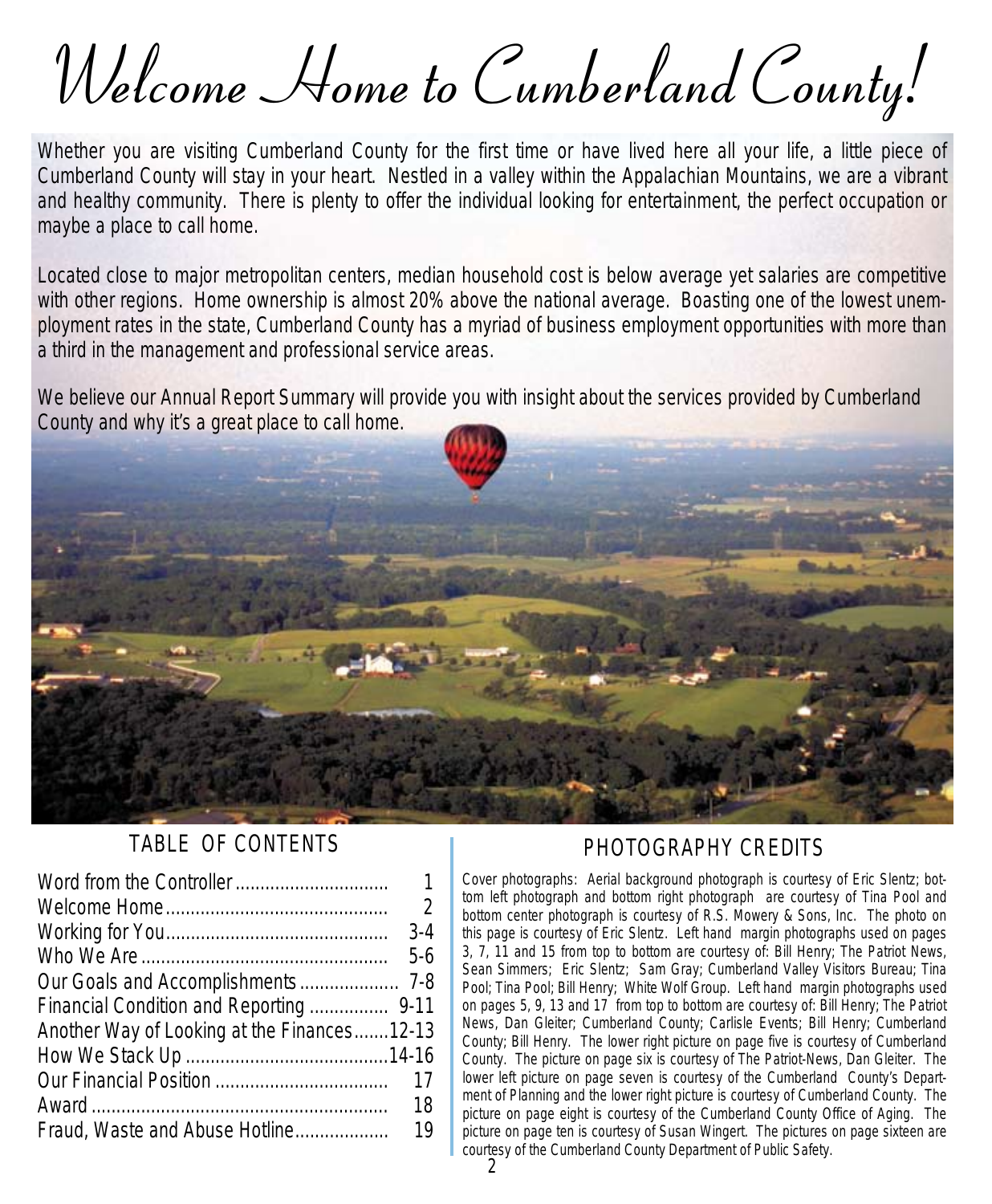

Working for *You...* 

## **ELECTED OFFICIALS**

**BOARD OF COMMISSIONERS** 

(717) 240-6150 commissioners@ccpa.net



From left: Barbara B. Cross, Secretary; Gary Eichelberger, Chairman; Rick Rovegno, Vice Chairman

The Commissioners ensure compliance with provisions of the County Code and are granted authority to establish the annual county operating budget, approve expenditure of county dollars, authorize all county government contracts and manage all county properties and buildings.



#### **Dennis E. Lebo,** Clerk of Court

**(717) 240-6250 clerkofcourts@ccpa.net** 

The Clerk of Court is the official record keeper for all matters relating to the Criminal Division of the Court of Common Pleas. All documents pertinent to a criminal court case must be filed with the Clerk of Court. He is also responsible for the collection of court fees through the Costs and Fines Office.



#### **Alfred L. Whitcomb,** Controller

**(717) 240-6185 controller@ccpa.net** 

The Controller is the chief fiscal officer of the County who supervises fiscal affairs, including all of the accounts and official acts relating to elected officials, other County employees, and organizations who collect, receive, hold, or disburse public monies of the County.





#### **Michael L. Norris,** Coroner

**(717) 766-6418 mnorris@ccpa.net** 

The Coroner investigates sudden, unexplained, violent, or suspicious deaths occurring in the County to determine: cause of death, manner of death, and whether criminal activity was involved. The core activities include crime scene investigation, victim history and identification, and forensic examination.

### **David J. Freed,** District Attorney

**(717) 240-6210 districtattorney@ccpa.net** 

The District Attorney will investigate and prosecute all crimes regardless of lack of resources. He will ensure that all victims of crime are represented as required and that their authorized, legal claims for restitution are processed.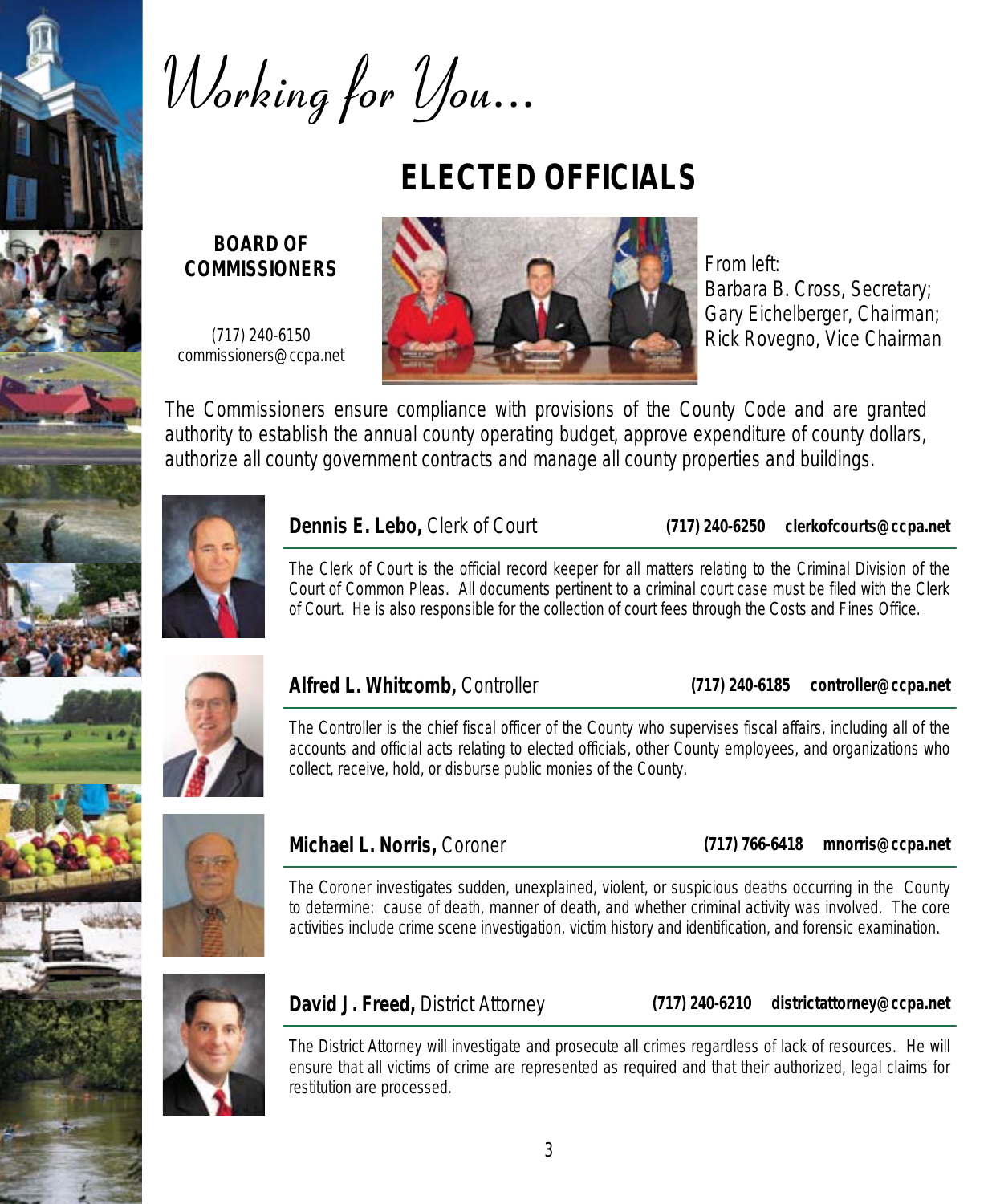

#### **Curtis R. Long,** Prothonotary

The Prothonotary is responsible for maintaining the records of the Court of Common Pleas, which include, but are not limited to, complaints, judgements, writs, liens, and protection from abuse orders. All civil litigation is filed with the Prothonotary. The Prothonotary processes passports for the public as well.



**Robert P. Ziegler,** Recorder of Deeds

**(717) 240-6370 recorderofdeeds@ccpa.net** 

The Recorder of Deeds maintains a permanent public record of deeds and documents related to the development, transfer, and encumbrance of real estate in Cumberland County.



**Glenda Farner-Strasbaugh,**  Register of Wills & Clerk of Orphans' Court

**(717) 240-6345 regofwills@ccpa.net** 

The Register of Wills processes all decedents' estate filings and Inheritance Tax payments for individuals who were living in Cumberland County at the time of their death. The Clerk of Orphans' Court serves as the filing office for the miscellaneous division of the Common Pleas Court (including adoptions and trusts).



#### **R. Thomas Kline,** Sheriff

**(717) 240-6390 sheriff@ccpa.net** 

The Sheriff enforces court orders issued from the Cumberland County Court of Common Pleas and maintains peace throughout the county by enforcement of the Commonwealth's Rules of Court, Crimes Code, and Vehicle Code.



**John C. Gross, II,** Treasurer

**(717) 240-6380 treasurer@ccpa.net** 

The Treasurer receives and deposits all monies daily for the operational accounts/funds of the County and invests those funds as needed. He also acts as an agent for over 70 licenses including dog, hunting, fishing, small games of chance, and bingo.

### *Appointed Position*



**Dennis Marion,** Chief Clerk

**(717) 240-6150 dmarion@ccpa.net** 

Appointed by the Commissioners, the Chief Clerk manages the daily operations of County government.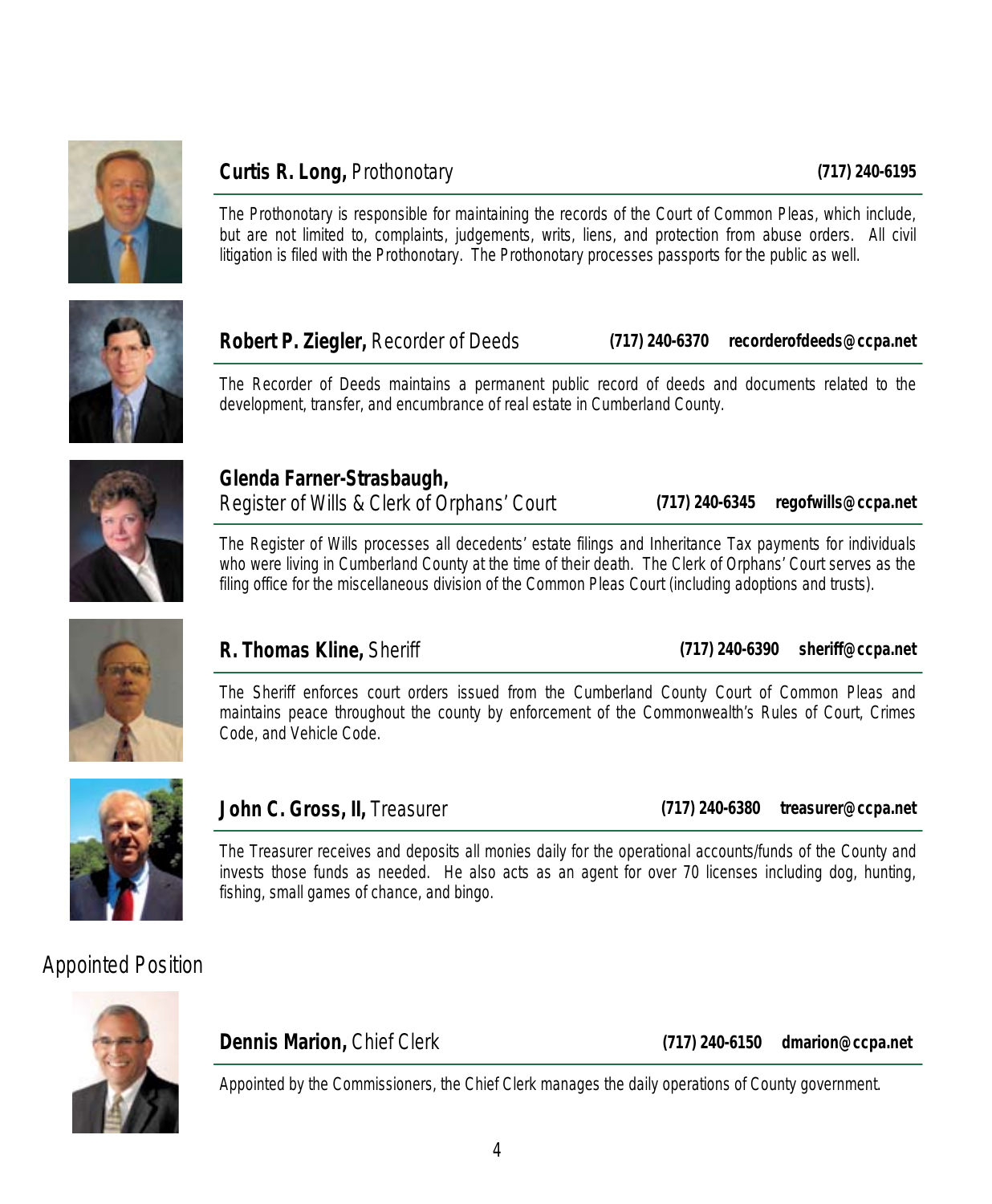



## **People**

Cumberland County's population was 229,361 in 2008. It was split 51% women and 49% men, which is consistent with both the state and nation. The ages of our citizens are also consistent with the state and nation being:

- 20% are under 18
- 11% are 18-24
- 26% are 25-44
- 28% are 45-64
- 15% are 65 or over.

### **Homes**

Our county is also becoming more diverse.

|                                  | 2007  | <b>Change since</b><br>2000 Census |
|----------------------------------|-------|------------------------------------|
| <b>White Non-Hispanic</b>        | 91.4% | $-2.4%$                            |
| <b>Black or African-American</b> | 2.9%  | 8.4%                               |
| Asian                            | 2.5%  | 27.5%                              |
| Hispanic                         | 2.0%  | 51.4%                              |
| <b>Other</b>                     | 1.2%  | 178.2%                             |

The 2007 average household size in Cumberland County was 2.4 people, slightly lower than the state and national averages. 73% of residents own their homes versus rent, which is up two percent from the prior year. The median monthly housing costs are \$1,332 for mortgaged owners, \$427 for nonmortgaged owners and \$742 for renters.

|       | 2005                                 | 2006                             | 2007 |
|-------|--------------------------------------|----------------------------------|------|
|       | County \$153,200 \$163,000 \$168,400 |                                  |      |
| State |                                      | \$131,900 \$145,200 \$155,000    |      |
| U.S.  |                                      | $$167,500$ $$185,200$ $$194,300$ |      |

The table above shows the median housing value for homes in Cumberland County. While the state and national values increased approximately 17.5% and 16.0%, respectively, county homes only increased 9.9% over the two-year period indicating a more stable local housing market.

Sources: U.S. Census Bureau, U.S. Dept. of Housing & Urban Development, U.S. Dept. of Labor.

The following table shows the percent of loans that started foreclosure between

January 2007 and June 2008. This again displays the stability of the local housing market.



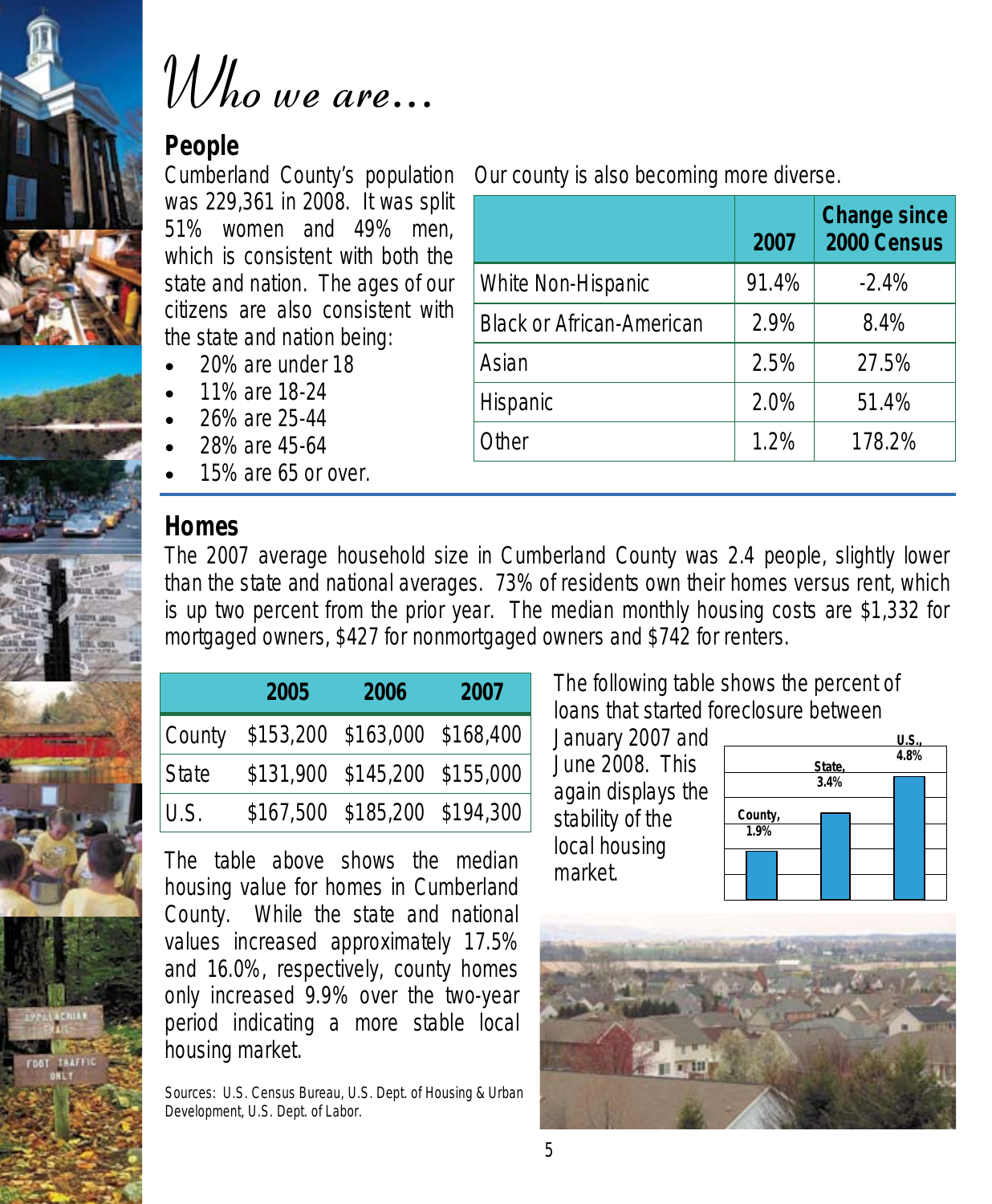### **Income**

Cumberland County households had a median income of \$58,605 in 2007 (an increase of 3.9% from the prior year), much higher than the state's \$48,576 and nation's \$50,740 median household incomes (increases of 5.0% and 4.7%, respectively, when compared to the prior year).

### **Unemployment**

The adjoining table displays the County's 2007 vs. 2008 unemployment rates as compared to the state and national rates.



## **ECONOMIC DEVELOPMENT** SMART SOLUTIONS FOR BUSINESS

## **Industry**

In 2007, for the employed population 16 years and older, the leading industries in Cumberland County were educational services, health care, and social assistance (22%) and retail trade (12%). Other top industries include professional, scientific, management and administrative services (9%), finance, insurance, real estate, rental and leasing (9%) and manufacturing (9%).



Nancy Garland, at the Lear Corporation Carlisle plant (world's largest facility dedicated to automotive carpet production). It was later known as International Automotive Components North America plant.

The Cumberland Area Economic Development Corporation (CAEDC) serves as both the authorized economic development agency and the authorized tourism promotion agency, for the County of Cumberland. Cumberland County Economic Development (CCED) is a division of CAEDC. CCED wants to help you grow and expand your business. Finding money for growth and expansion is among the chief pursuits of business owners everywhere. In Cumberland County, the search is made easier thanks to the work of CCED. They can tap a wide range of local, state, and federal programs offering low-interest loans. Between 2006 and 2008, through their loan programs, they have assisted area business create approximately 44 new jobs, retain more than 246 jobs, and helped leverage approximately \$8.5 million of investment to the region. You can learn more about CCED and the services it offers by visiting their award winning website www.cumberlandbusiness.com.

The Cumberland Valley Visitors Bureau (CVVB) is the official Tourism Promotion Agency serving Cumberland County. CVVB is a division of CAEDC. CVVB markets the County's tourism assets and destinations, including attractions, recreational sites, historical tourism, and other distinctives, to regional and national audiences. They are reinforcing their commitment to sustainability through the creation of a Cumberland Valley 'green map'. This map provides information regarding

local establishments that are economically friendly. To learn more about the CVVB and all the great tourism opportunities in Cumberland County, visit www.visitcumberlandvalley.com.

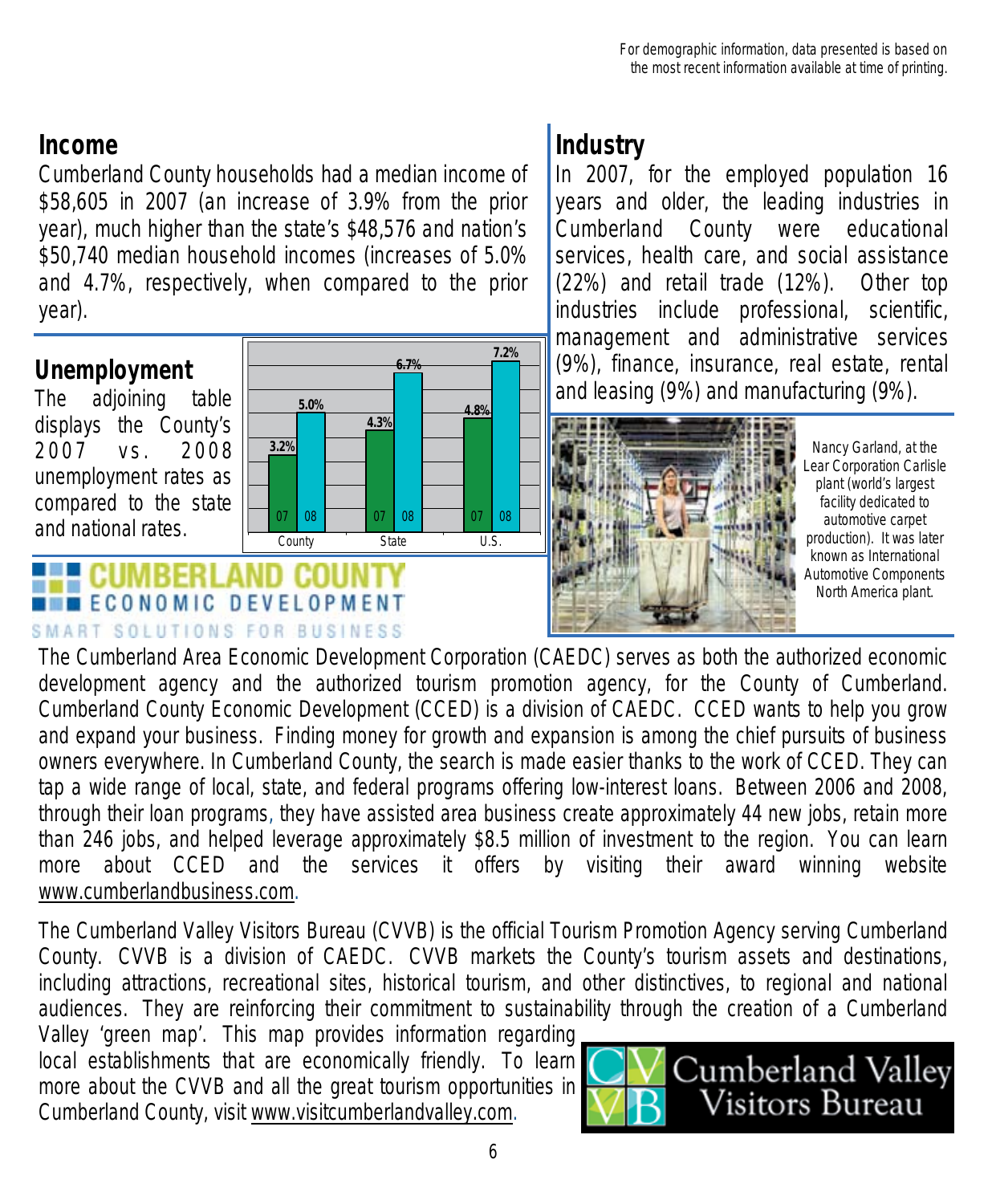# Our County's Goals and Accomplishments

Vision: ment is respected, public safety is ensured, and our quality of life is preserved for A place where family-sustaining economic opportunity is promoted, our environthe future

Mission: The most livable community with the most efficient and effective public services in Pennsylvania.

#### **….managing our natural resources**

In 2008, \$2.24 million was used to preserve eight farms consisting of 924 acres through the agricultural easement program. Of that only \$264,000 were County funds. There is a total 110 farms in the easement program comprising 13,480 acres.



2008

Number of acres preserved



**….quality and effective county services** 

As a result of Cumberland County's long term planning and strong financial status, Standard & Poor's increased the County's General Obligation bond rating to AAA in 2008.

With Cumberland County's favorable debt levels, management has established a formal debt management policy which requires at least 50% of direct debt to be paid in ten years from issuance.

### **….criminal justice process improvements**

In order to alleviate prison concerns and implement intermediate punishments, the County began a day reporting center and treatment court that holds offenders accountable while making progress toward becoming productive citizens.

#### **….public safety is ensured**

In 2008, Cumberland County has started Phase I of a \$11.4 million renovation and expansion project at the County Prison.



Earl Reitz, Cumberland County Prison Warden, speaks at the groundbreaking ceremony on August 11, 2008 on the future planned expansion at the prison

13,480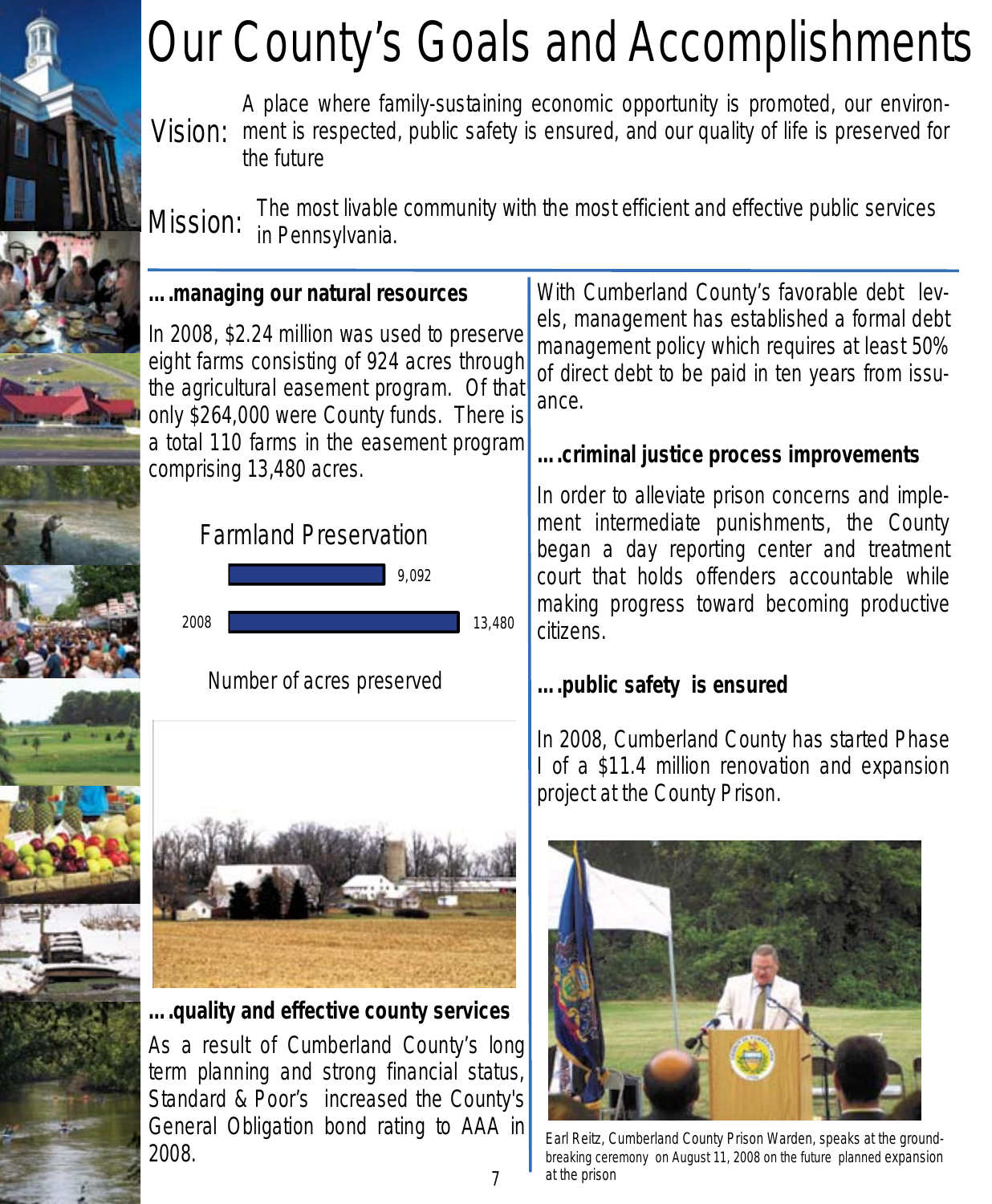#### **...public safety is ensured (continued)**

Although Cumberland County's incarceration rate remains relatively low compared to local Pennsylvania counties, the County's growing population has resulted in the need for a larger facility.



The current prison opened in 1985 with 210 available beds for prisoners. Without construction and using all available space, the prison expanded to 398 available beds. The graph below depicts how the new renovation will effect capacity.

## **County Prison Maximum Capacity Growth**



The County Prison renovation and construction project will include:

- Construction of 160 additional male beds
- Renovation of both exterior and interior of the existing prison including the kitchen and the medical care area
- Renovation and expansion of female holding areas
- Construction of a work release wing

## **...promoting healthy community**

What makes Cumberland County government unique are the important human services provided to our constituents.

## **…promoting healthy community (continued)**



*Local resident participating in the 2008 Senior games.* 

## Here are some of the services provided in 2008:

| Children and youth clients requiring placement        | 196     |
|-------------------------------------------------------|---------|
| Mental health clients requiring emergency services    | 846     |
| Mental retardation clients served                     | 1,759   |
| HealthChoices patients requiring treatment            | 5,199   |
| Senior congregate meals served                        | 33.611  |
| Drug & alcohol outpatient group treatment (hrs)       | 4.365   |
| Drug & alcohol inpatient non-hospital treatment (hrs) | 6,178   |
| Transportation one-way trips                          | 151,872 |
|                                                       |         |

## **….promote safety partnerships**

In 2008, the County's 9-1-1 center received 87,214 emergency calls for a daily average of 238.9. Ninety-eight percent of those calls were answered within 10 seconds!

The graph below displays the types of calls which the 911 center responded too.

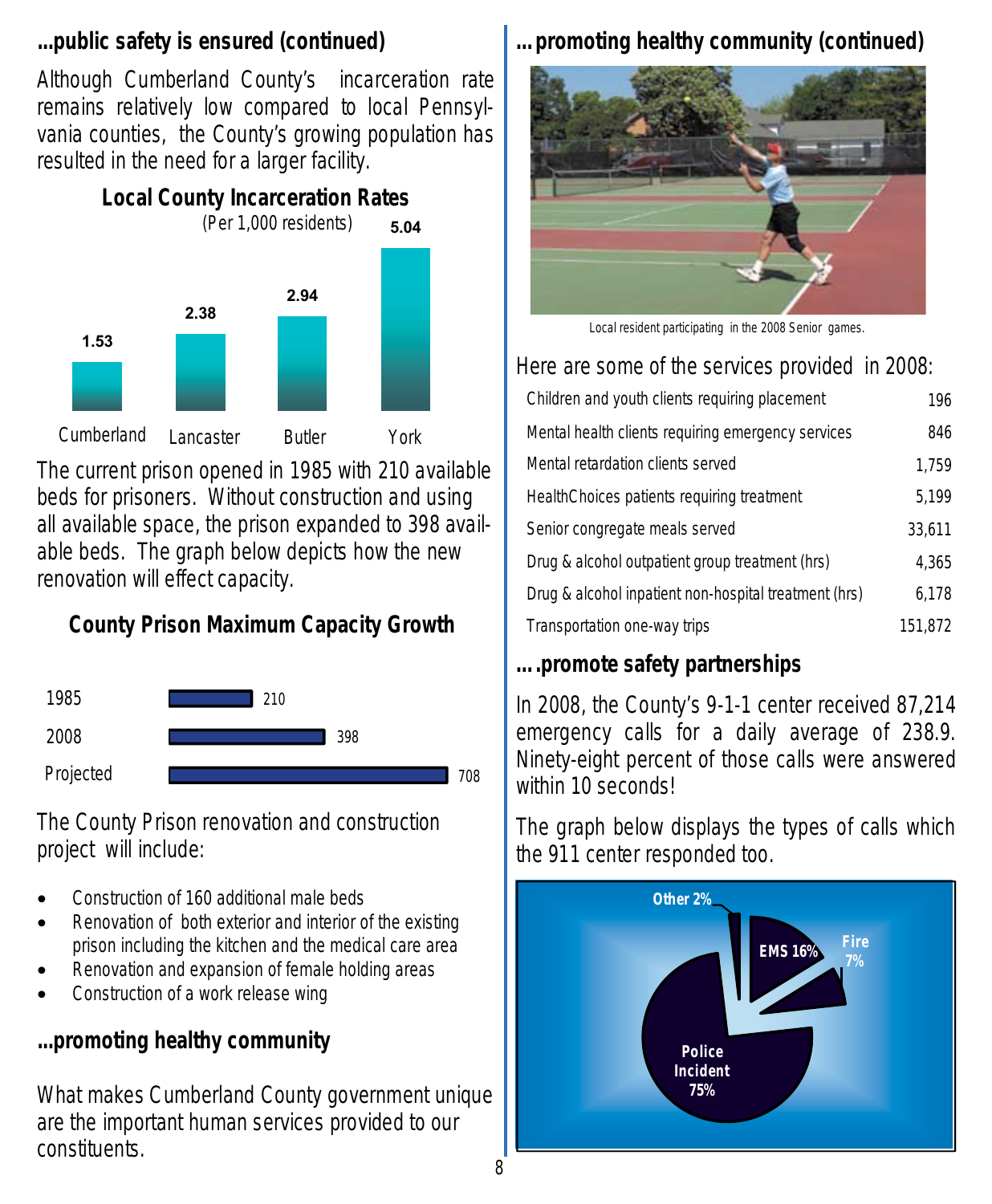

## **FINANCIAL SECTION**

## **INTRODUCTION**

The following pages present the County's:

- $\Rightarrow$  Summary financial position,
- $\Rightarrow$  Summary results of operations,
- $\Rightarrow$  A graphical illustration of the extent to which the County's budget is dependent on Federal and State grants,
- $\Rightarrow$  A breakdown of total County operating expenses by major type (salaries, benefits/ payroll taxes and operating),
- $\Rightarrow$  Per capital actual net cost of County government,
- $\Rightarrow$  Graphs comparing Cumberland County against other counties in South Central Pennsylvania,
- ⇒ General fund unreserved fund balance.

We hope you find this information interesting and informative.

## **To help you understand the financial presentations…**

All of the financial information listed above, except for the per capita information presented on page 13 and the general fund unreserved fund balance presented on page 17, is presented on the full accrual basis of accounting. The full accrual basis reports revenues when earned and expenses when the liability is incurred regardless of the timing of related cash flows. This is the same basis as is used by businesses to report their results.

The per capita information on page 13 is on the budget basis with associated revenues offsetting expenditures.

The general fund unreserved fund balance on page 17 is presented on the modified accrual basis of accounting. Under this method, tax revenues are reflected only to the extent they are collected during the year or within sixty days of year-end.

Per capita presentations facilitate comparisons of different sized governments by breaking down large numbers into an easier to understand figure. The per capita presentations in this report show the cost, debt, etc. on a per county resident basis. To do this, the item presented (cost, debt, etc.) is divided by the estimated county population for the year shown to arrive at a "per capita" figure.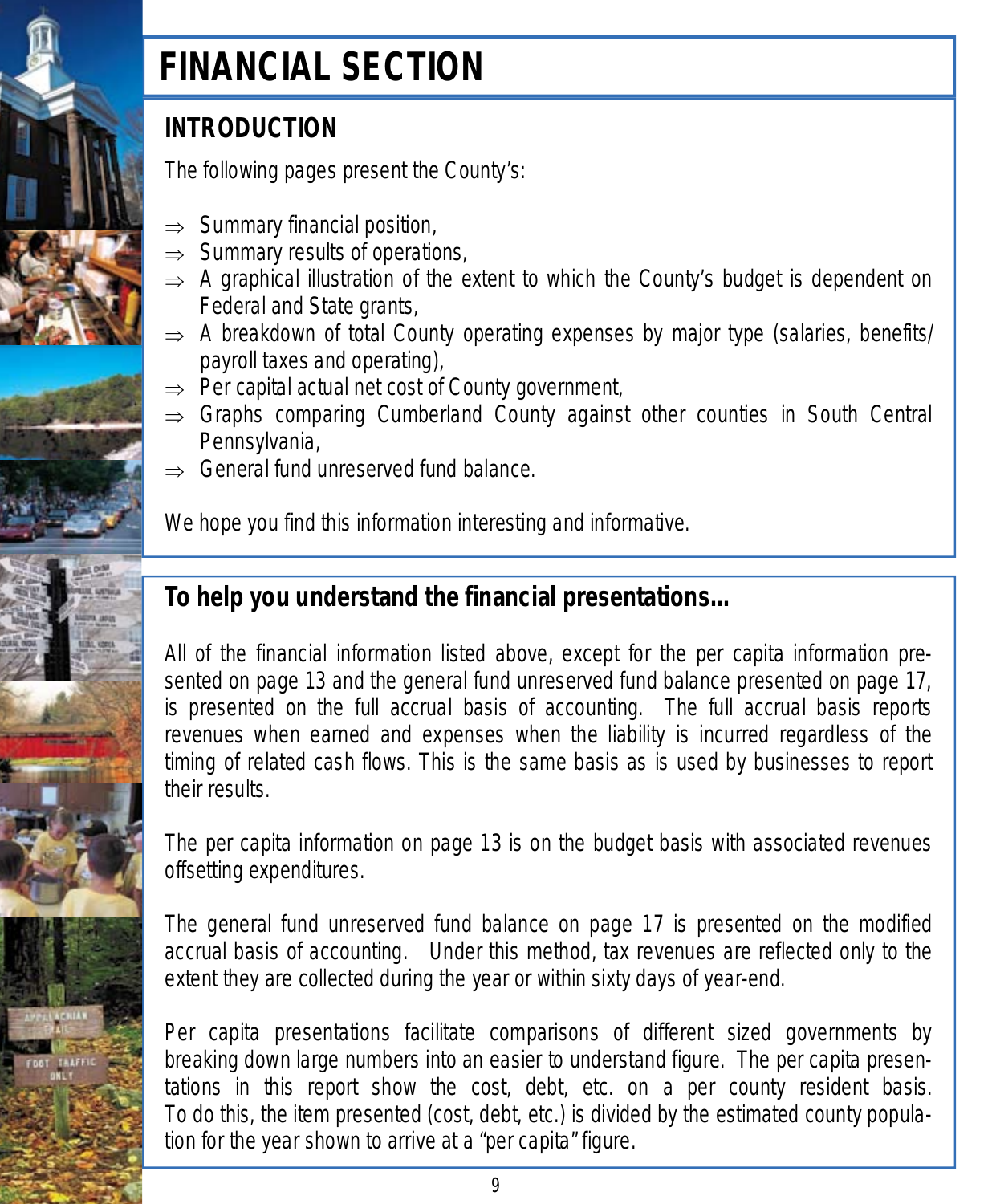# **Financial Position—Snap Shot**

The summary of the County's financial position, below, shows the County's total resources at yearend versus the amount owed at year-end. The amounts below are on the full accrual basis and measure financial position as would a business.

|                          | 2008             | 2007             | 2006             |
|--------------------------|------------------|------------------|------------------|
| Assets:                  |                  |                  |                  |
| Current assets           | \$<br>84,581,254 | \$<br>65,561,821 | \$<br>62,186,901 |
| Capital assets           | 57,290,006       | 53,436,895       | 50,300,007       |
| Total assets             | 141,871,260      | 118,998,716      | 112,486,908      |
| Liabilities:             |                  |                  |                  |
| Long-term liabilities    | 63,910,637       | 48,002,673       | 50,446,167       |
| Other liabilities        | 17,965,159       | 17,779,521       | 17,030,355       |
| <b>Total liabilities</b> | 81,875,796       | 65,782,194       | 67,476,522       |
| <b>Net Assets</b>        | 59,995,464       | 53,216,522       | \$<br>45,010,386 |

#### **Significant changes in 2008…**

- The County's total net assets increased \$6,778,942.
- The County issued \$18.5 million of AAA rated general obligation bonds to finance the first phase of the County's prison expansion, a new public safety building and related 9-1-1 capital costs. This contributed to the increase in both current assets and long-term liabilities, as indicated in the figures above. The increase in debt was partially offset by scheduled principal payments.



Cumberland County Girl Scout troop 1549 and Brownie Troop 1430 bridging ceremony at Pine Grove Furnace State Park.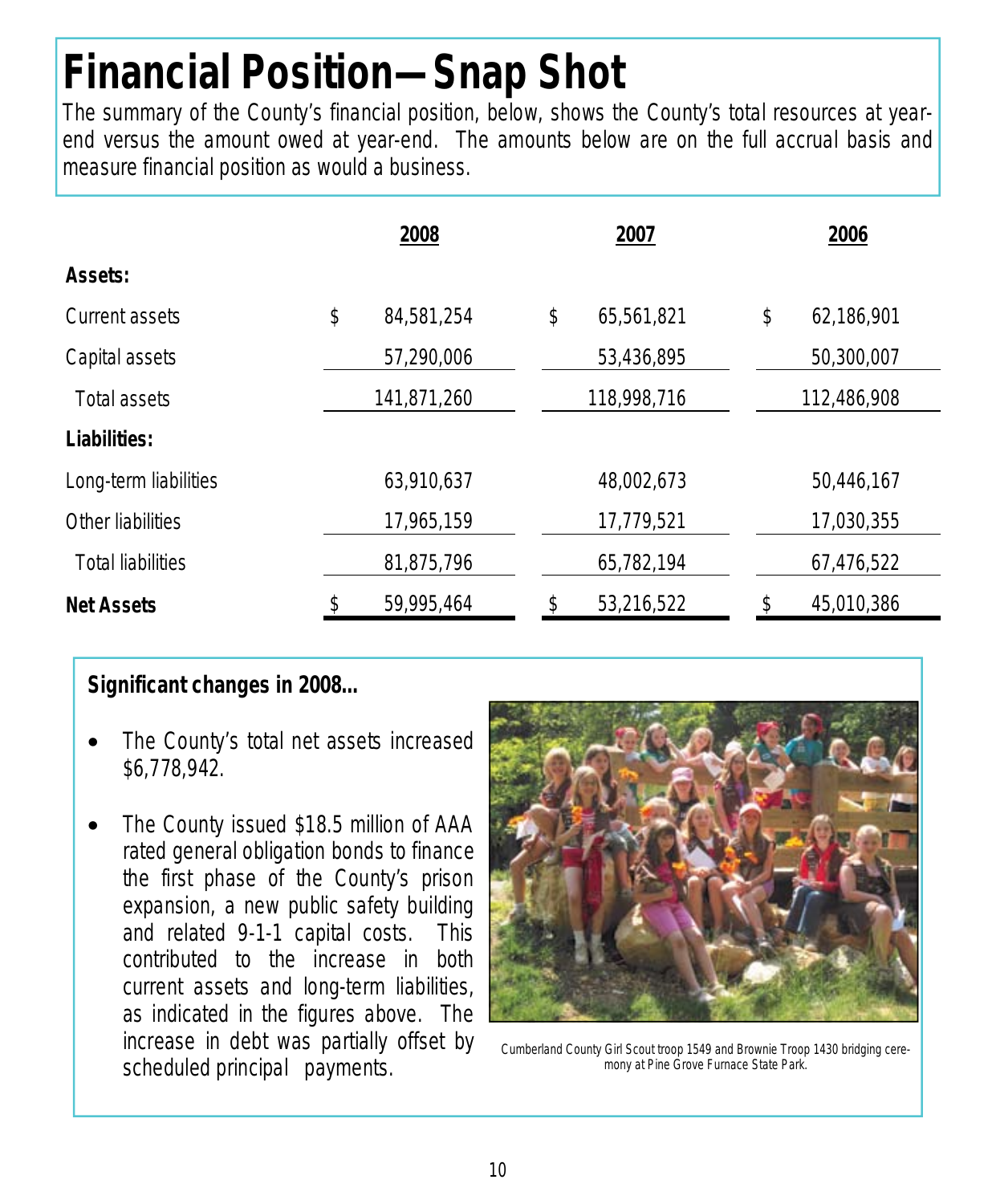# **Financial Activities—Snap Shot**

The summary of the County's financial activities, below, shows County-wide revenues and expenses on the full accrual basis, similar to how a business measures its financial results.

|                        | 2008             | 2007            | 2006          |
|------------------------|------------------|-----------------|---------------|
| <b>Revenues:</b>       |                  |                 |               |
| Charges for services   | \$<br>40,450,379 | 39,889,465      | 37,111,447    |
| Grants                 | 92,734,522       | 86,741,391      | 87,465,958    |
| Real estate taxes      | 38,319,951       | 37,534,225      | 35,211,322    |
| Hotel taxes            | 1,345,191        | 1,057,801       | 950,036       |
| Per capita taxes       | 638,640          | 729,222         | 610,226       |
| Investment earnings    | 2,276,916        | 2,974,702       | 2,747,364     |
| Total general revenue  | 175,765,599      | 168,926,806     | 164,096,353   |
| <b>Expenses:</b>       | (168,986,657)    | (160, 720, 670) | (158,562,990) |
| Increase in net assets | 6,778,942        | 8,206,136       | 5,533,363     |
| Net assets, beginning  | 53,216,522       | 45,010,386      | 39,477,023    |
| Net assets, ending     | 59,995,464       | 53,216,522      | 45,010,386    |

### **Significant changes in 2008…**

- Charges for service increased primarily due to an increase in court costs and fines in Clerk of Court's Office and increased weights and measures fees.
- Grants increased due to an increase in the County's allocation of mental retardation funding (\$2.8 million), an increase in the County's wireless 9-1-1 grant allocation (\$1.8 million) and a funding increase in the County's HealthChoices program (\$1.2 million).
- Real estate tax revenue increased \$785,726 due primarily to new construction and renovations to existing properties.
- Investment earnings declined due to the lower interest rate environment.
- Expenses increased due to: greater utilization of mental retardation (\$2.8 million) and HealthChoices (\$1.2 million) services by County clients; increases (\$767,725) ) in out-ofhome placement by the County's Children and Youth Office (Children and Youth policy is to use the least restrictive placements while meeting the best interest of the child.), progress in completing economic development projects (\$843,907).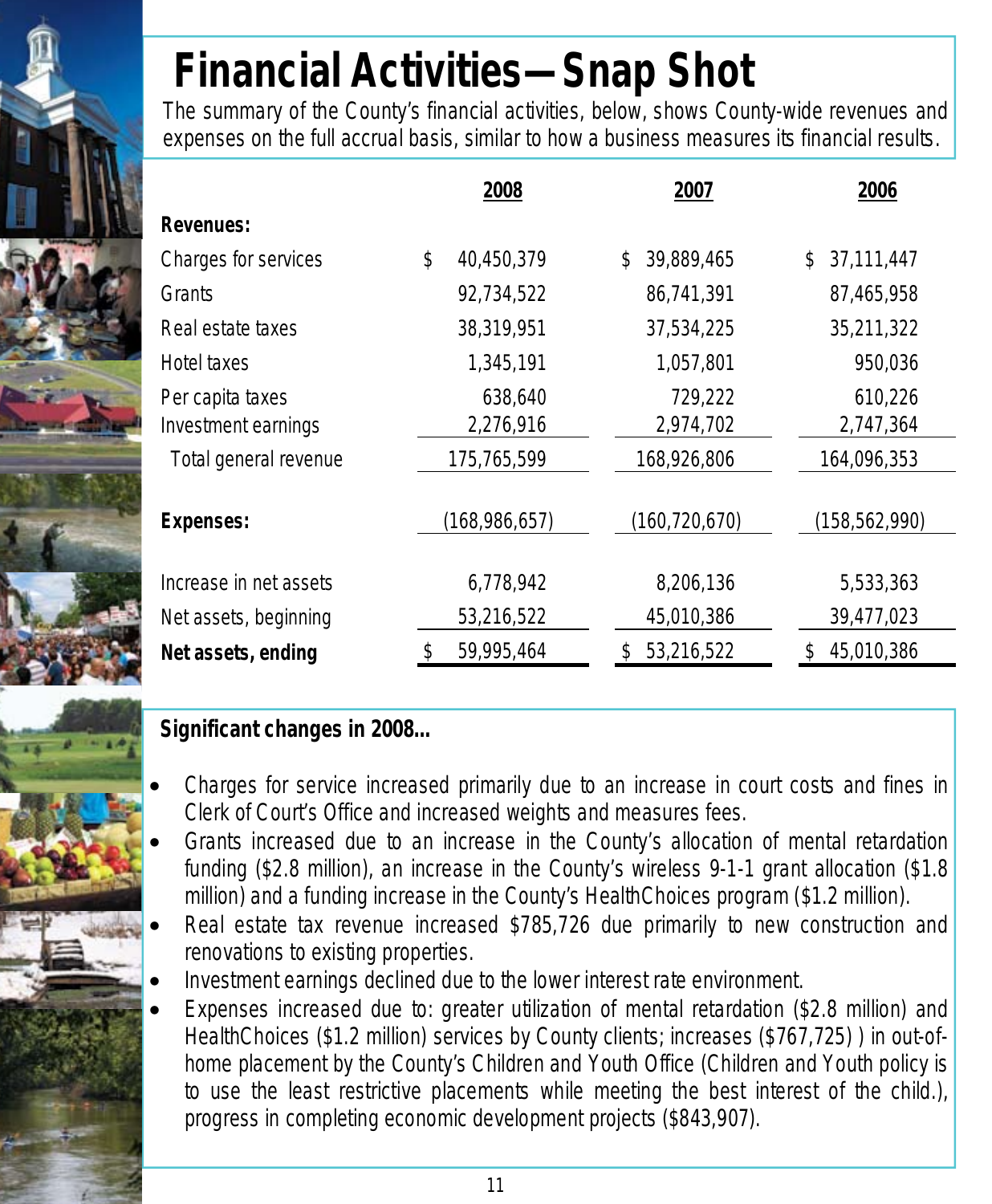## **What type of revenue is the County receiving?**



This graph shows the types of revenues the County is receiving. The majority of the funding is from **Grants** (\$92 million) which are provided by Federal and State sources. Grants increased \$6.3 million between 2007 and 2008. Over one half of **Charges for Services** presented here are from nursing services at the Claremont Nursing

and Rehabilitation Center. To supplement unfunded services the County provides, the County collects **Real Estate Taxes** which were \$38.3 million in 2008 or 21.8% of total revenues and only \$800,000 more than the prior year.

## **What type of expenses are we paying for?**



This graph shows the trend of the three major expense categories. For the three years, the average annual increase in each area is:

| Salaries        | 11.70%   |
|-----------------|----------|
| <b>Benefits</b> | $0.00\%$ |
| Operating       | 5.67%    |

The salary percentage increase is based on all wages paid including overtime.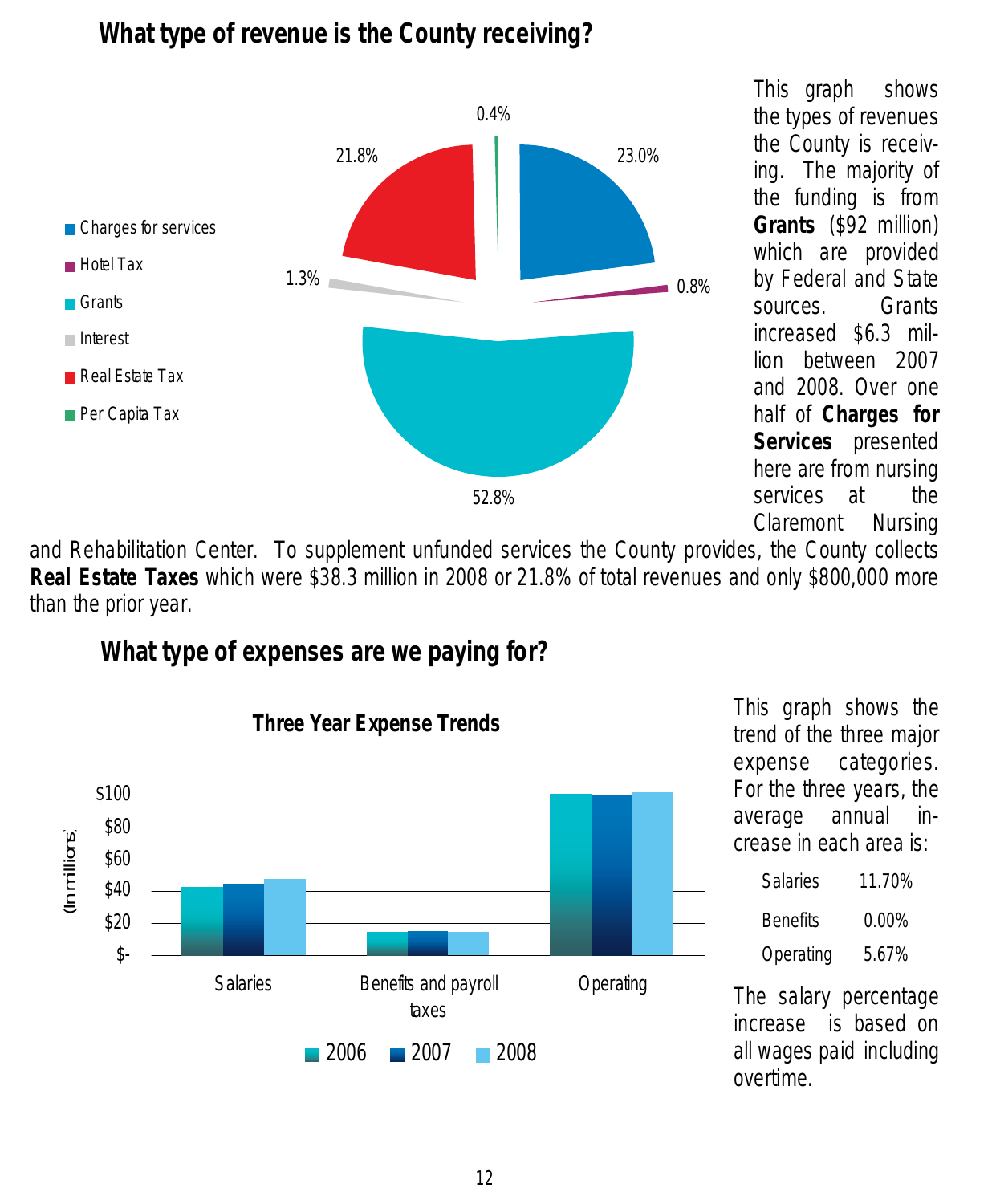

## **Your Real Estate Taxes—The County's Portion…..**

This pie chart illustrates that an **average of 14% of your local real estate taxes** is paid to the County.



On average, Cumberland County residents paid a total of \$1,632 in local real estate taxes per \$100,000 of assessed value in 2008. Only \$228 of that amount was paid to the County.

## **…. and How it is Spent**

The column to the right depicts how much, on average, a resident in Cumberland County pays for each General Fund department's service, net of revenue earned by that department. It is offset by the general revenue to lead to the net surplus per capita.

This schedule is showing the 2008 results compared to 2007.

## **Per Capita Net Cost**

|                                          |           |            | Percent |
|------------------------------------------|-----------|------------|---------|
| <b>County Department</b>                 | 2008      | 2007       | Change  |
| Information management and technology \$ | 8.25      | \$<br>6.16 | 34%     |
| County buildings and grounds             | 7.80      | 6.41       | 22      |
| Finance                                  | 2.94      | 2.82       | 4       |
| <b>Bureau of elections</b>               | 4.21      | 3.81       | 10      |
| Tax administration                       | 6.47      | 5.08       | 27      |
| Debt service                             | 11.10     | 10.56      | 5       |
| Human resources                          | 1.80      | 1.86       | (3)     |
| Administrative services                  | 3.65      | 3.15       | 16      |
| Total general government-administrative  | 46.22     | 39.85      | 16      |
| <b>District justices</b>                 | 5.56      | 5.65       | (2)     |
| Criminal courts system                   | 10.05     | 9.33       | 8       |
| Public defender                          | 3.89      | 4.07       | (4)     |
| Total general government-judicial        | 19.50     | 19.05      | 2       |
| County prison                            | 30.60     | 32.48      | (6)     |
| Adult and juvenile probation             | 16.63     | 16.02      | 4       |
| Public safety administration             | 2.22      | 2.46       | (10)    |
| <b>Total public safety</b>               | 49.45     | 50.96      | (3)     |
| <b>Conservation and planning</b>         | 4.48      | 0.57       | 686     |
| <b>Commissioners Office</b>              | 2.84      | 2.93       | (3)     |
| Controller                               | 4.19      | 3.93       | 7       |
| Treasurer                                | 0.98      | 0.93       | 5       |
| <b>Recorder of Deeds</b>                 | (3.06)    | (4.20)     | (27)    |
| <b>District Attorney</b>                 | 9.93      | 8.70       | 14      |
| Coroner                                  | 1.86      | 1.90       | (2)     |
| <b>Clerk of Courts</b>                   | 0.31      | 0.21       | 48      |
| Prothonotary                             | (0.31)    | (0.23)     | 35      |
| <b>Sheriff</b>                           | 7.23      | 6.52       | 11      |
| Security                                 | 1.35      | 1.32       | 2       |
| Register of Wills                        | (0.77)    | (0.55)     | 40      |
| <b>Total County Row Offices</b>          | 24.55     | 21.46      | 14      |
| <b>Veteran affairs</b>                   | 0.89      | 0.85       | 5       |
| Urban redevelopment                      | 2.23      | 2.26       | (1)     |
| Other departments                        | 0.10      | 0.41       | (76)    |
| Subsidy to county programs:              |           |            |         |
| <b>Emergency telephone/911</b>           | 3.12      | 10.38      | (70)    |
| <b>Human services</b>                    | 14.46     | 12.82      | 13      |
| <b>Domestic relations</b>                | 4.47      | 3.11       | 44      |
| <b>Public safety</b>                     | 2.81      | 2.57       | 9       |
| Early learning center                    | 0.30      | 0.26       | 15      |
| Transportation                           | (0.02)    | 0.21       | (110)   |
| <b>General Revenues</b>                  | (185.87)  | (184.54)   | 1       |
| Net surplus per capita                   | \$(13.31) | \$(19.78)  | (33)    |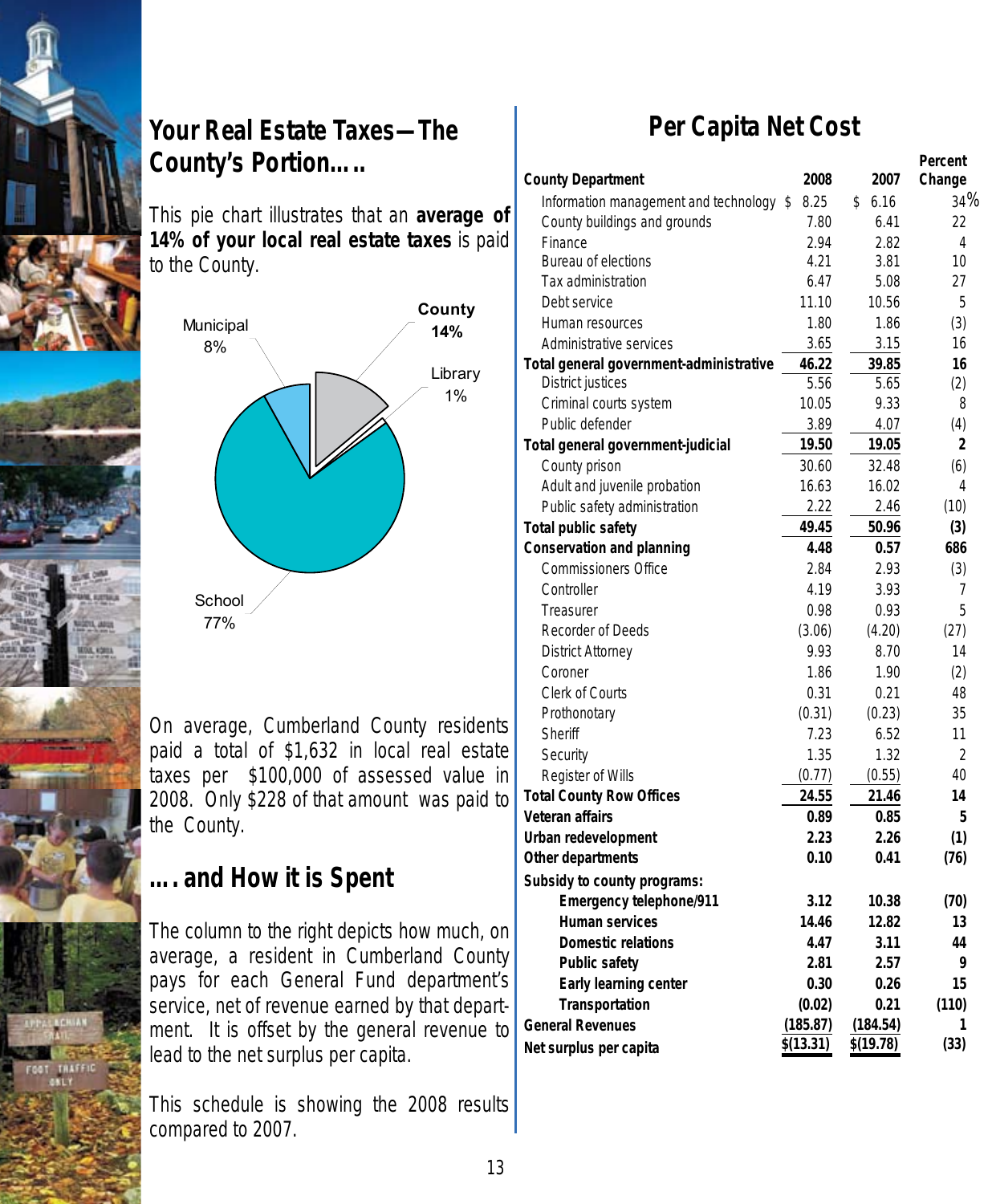# **How do we Compare?**

How does Cumberland County compare to other South Central Pennsylvania counties? By using per capita (i.e. per resident) comparisons, Cumberland County is easily compared with its neighbors. Comparisons use 2007 data, as 2008 information is not yet available for all counties.



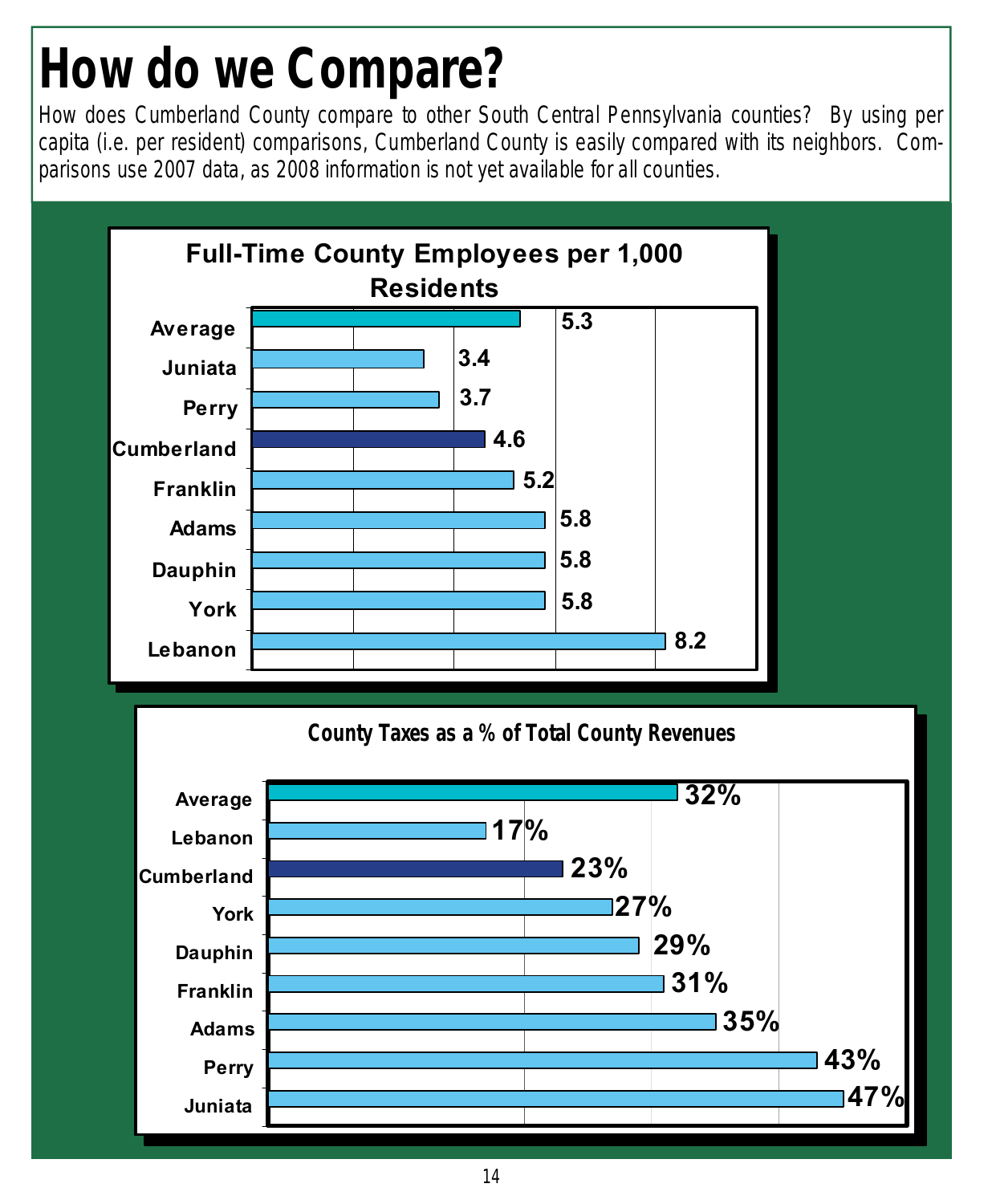## **Sound Fiscal Management**

As the graphs illustrate, Cumberland County compares favorably with its neighboring South Central Pennsylvania counties in key financial and related measures.

Cumberland County's sound fiscal policies and disciplined fiscal management resulted in its award of a coveted AAA credit rating by Standard & Poor's in 2008. Standard & Poor's noted, in part, Cumberland County's "*strong financial position and performance, supported by strong adopted financial and debt management policies and favorable overall debt burden…*" in their award decision.



**General Fund Expenditures(1) per Capita General Fund Expenditures(1) per Capita**

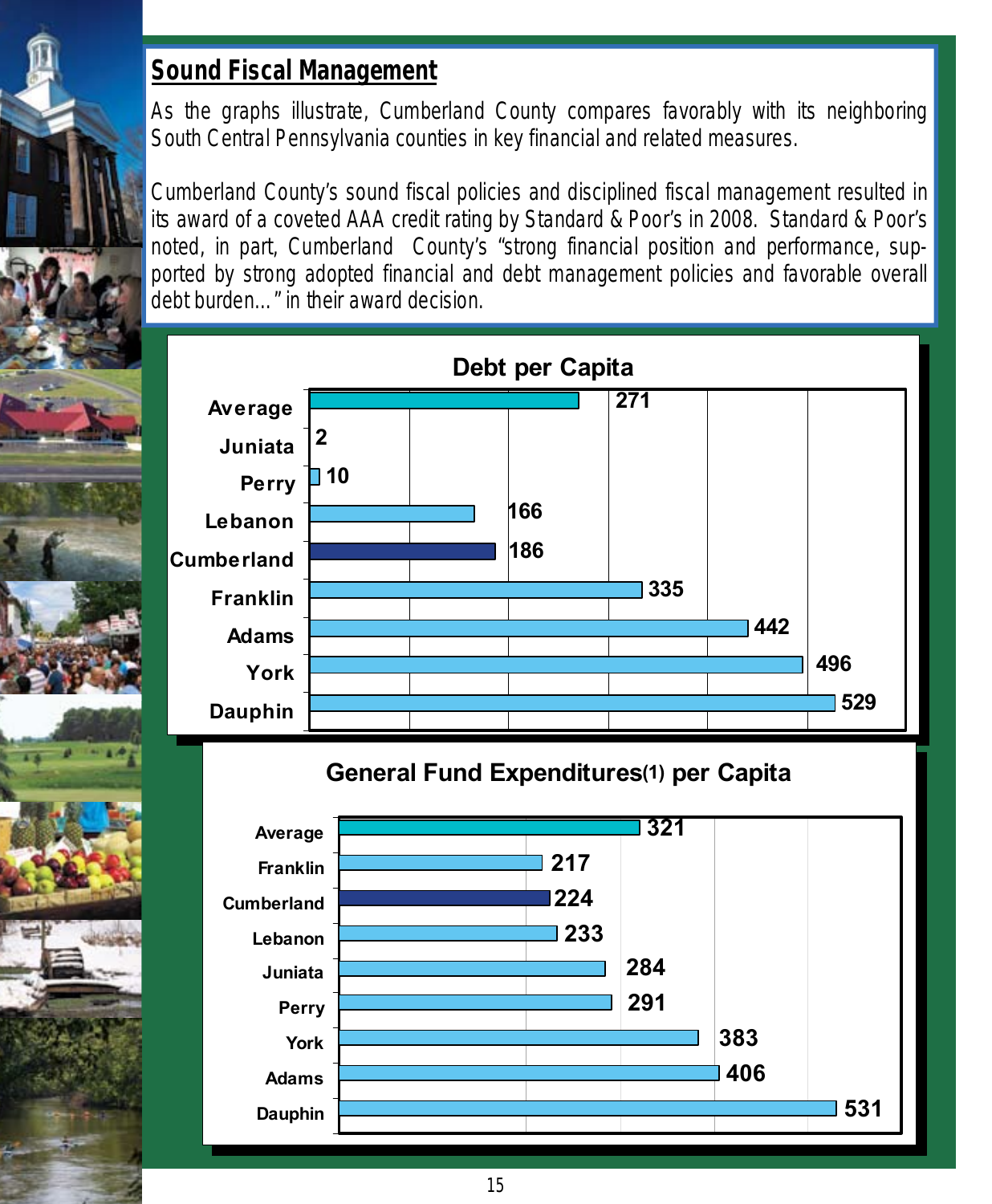## **Focus on Public Safety…**

County provided public safety services consists of the County prison, adult and juvenile probation, forensic lab, central booking center, victim witness services and the County's Public Safety Department which includes the 9-1-1 center and others.

In the area of public safety, more spending is not necessarily better than less and vice versa. What matters is meeting residents needs. In 2008, the County successfully handled 87,214 emergency 9-1-1 calls, committed 2,784 inmates to County prison, and, through planning, coordination and drills, maintained emergency readiness.

If may be gratifying to the residents of Cumberland County to see that Cumberland County delivers public safety services cost effectively in South Central Pennsylvania.





**Cumberland County Department of Public Safety's 2008 Summerfair Demonstrations/Presentations.**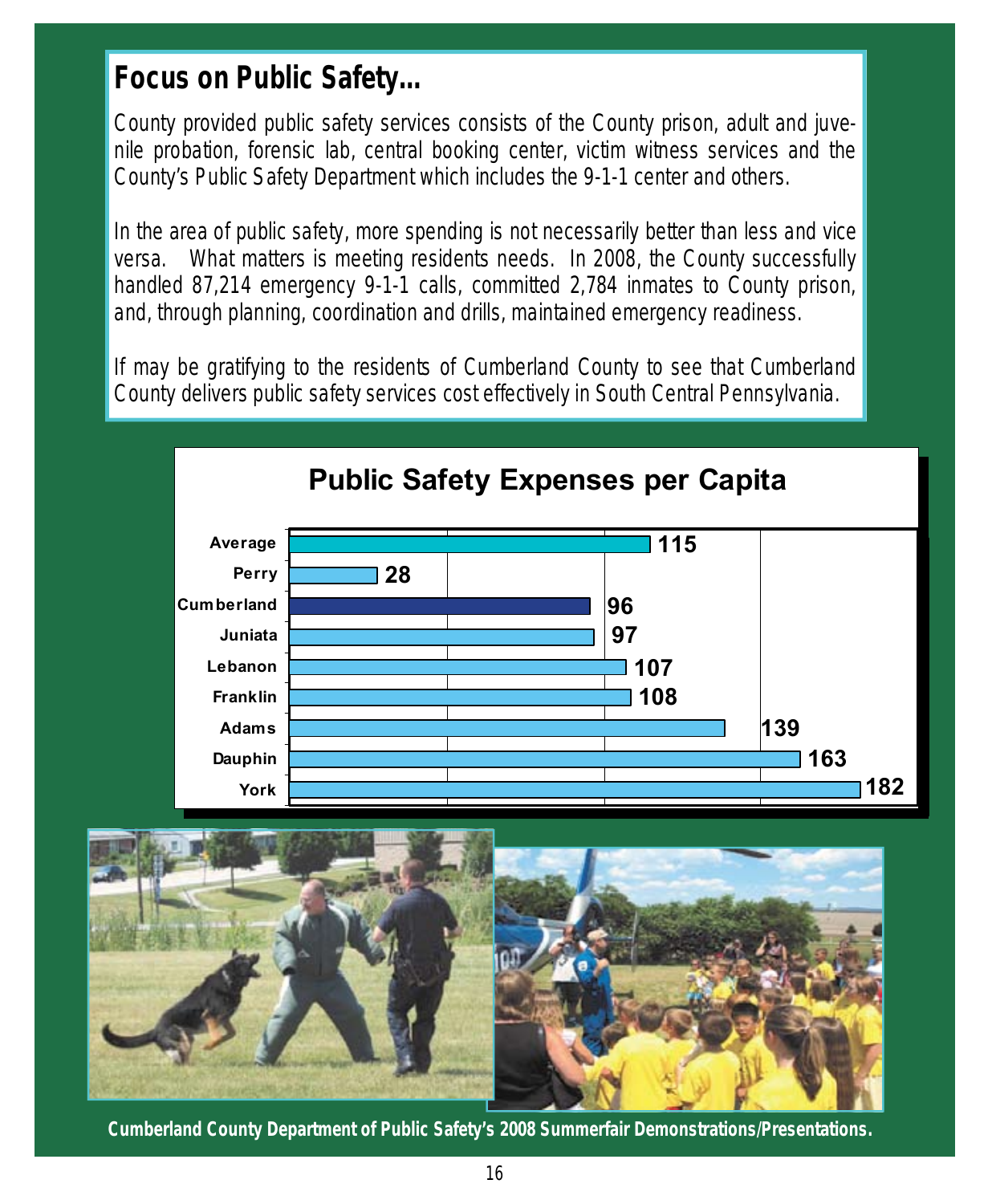

## **How Strong is the County's Financial Position?**

In 2008, Cumberland County continued to strengthen its financial position by maintaining ample net financial resources.

It is important that the County maintain ample net resources to protect against revenue shortfalls, unanticipated expenditures and to ensure a stable tax rate.

This graph shows the County's designated and undesignated net financial resources at the end of each of the last five years.

Designations represent current net financial resources to fund the Commissioners' future plans. Undesignated fund balance is available for Commissioner appropriations.



**Days of Expenditures(1) Represented by General Fund Unreserved Fund Balance**



(1) Includes transfers out from the General Fund to subsidize other County programs.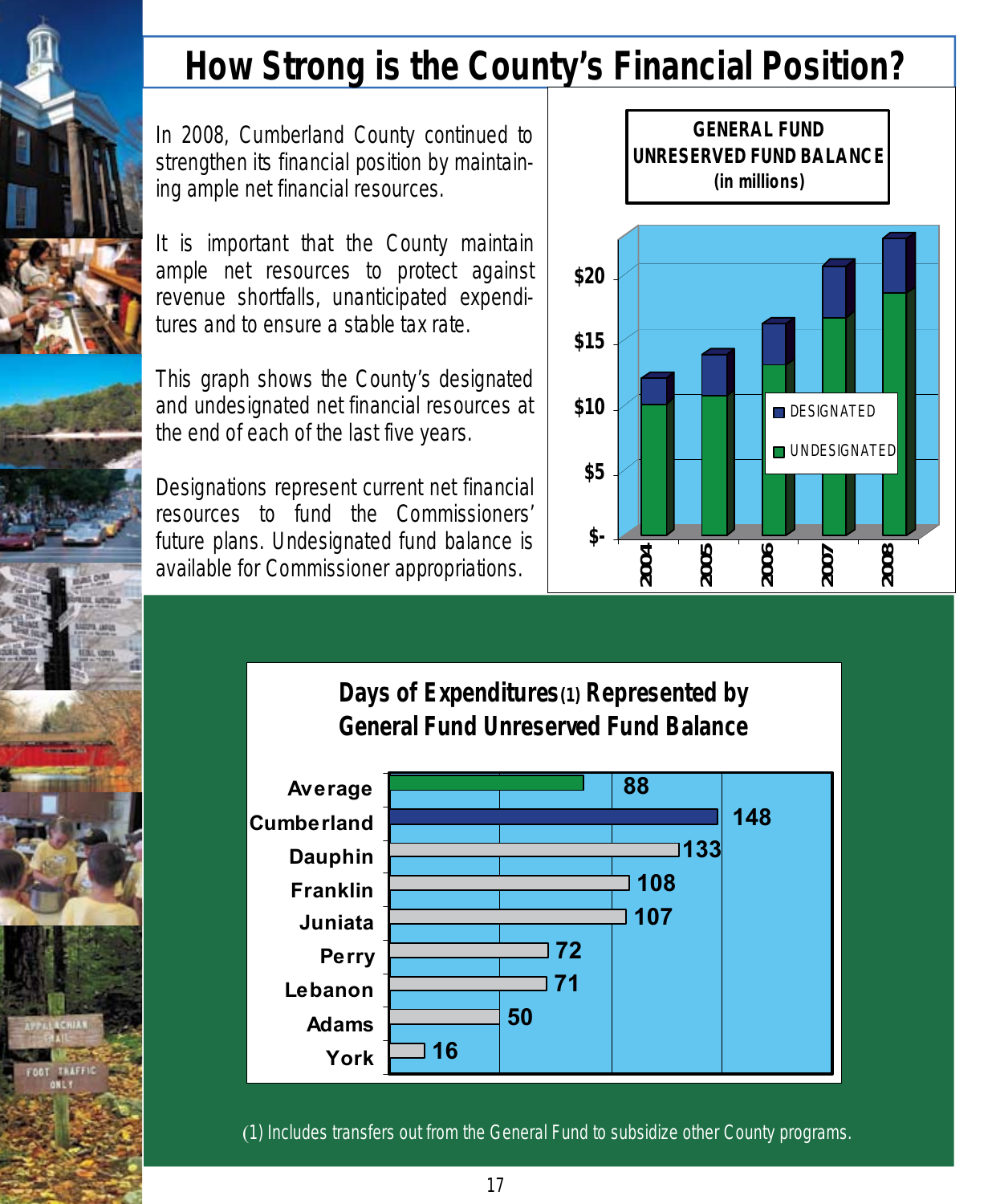## Award for Outstanding Achievement in **Popular Annual Financial Reporting**

PRESENTED TO

**County of Cumberland** Pennsylvania

for the Fiscal Year Ended

**December 31, 2007** 



## **Award**

The Government Finance Officers Association of the United States and Canada (GFOA) has given the Award for Outstanding Achievement in Popular Annual Financial Reporting to Cumberland County, Pennsylvania for its Popular Annual Financial Report for the fiscal year ended December 31, 2007. The Award for Outstanding Achievement in Popular Annual Financial Reporting is a prestigious national award recognizing conformance with the highest standards for preparation of state and local government popular reports.

In order to receive an Award for Outstanding Achievement in Popular Annual Financial Reporting, a

government must publish a Popular Annual Financial Report, whose contents conform to program standards of creativity, presentation, understandability and reader appeal.

An Award for Outstanding Achievement in Popular Annual Financial Reporting is valid for a period of one year only. Cumberland County has received a Popular Award for the last five consecutive years. We believe our current report continues to conform to the Popular Annual Financial Reporting requirements, and are submitting it to the GFOA.